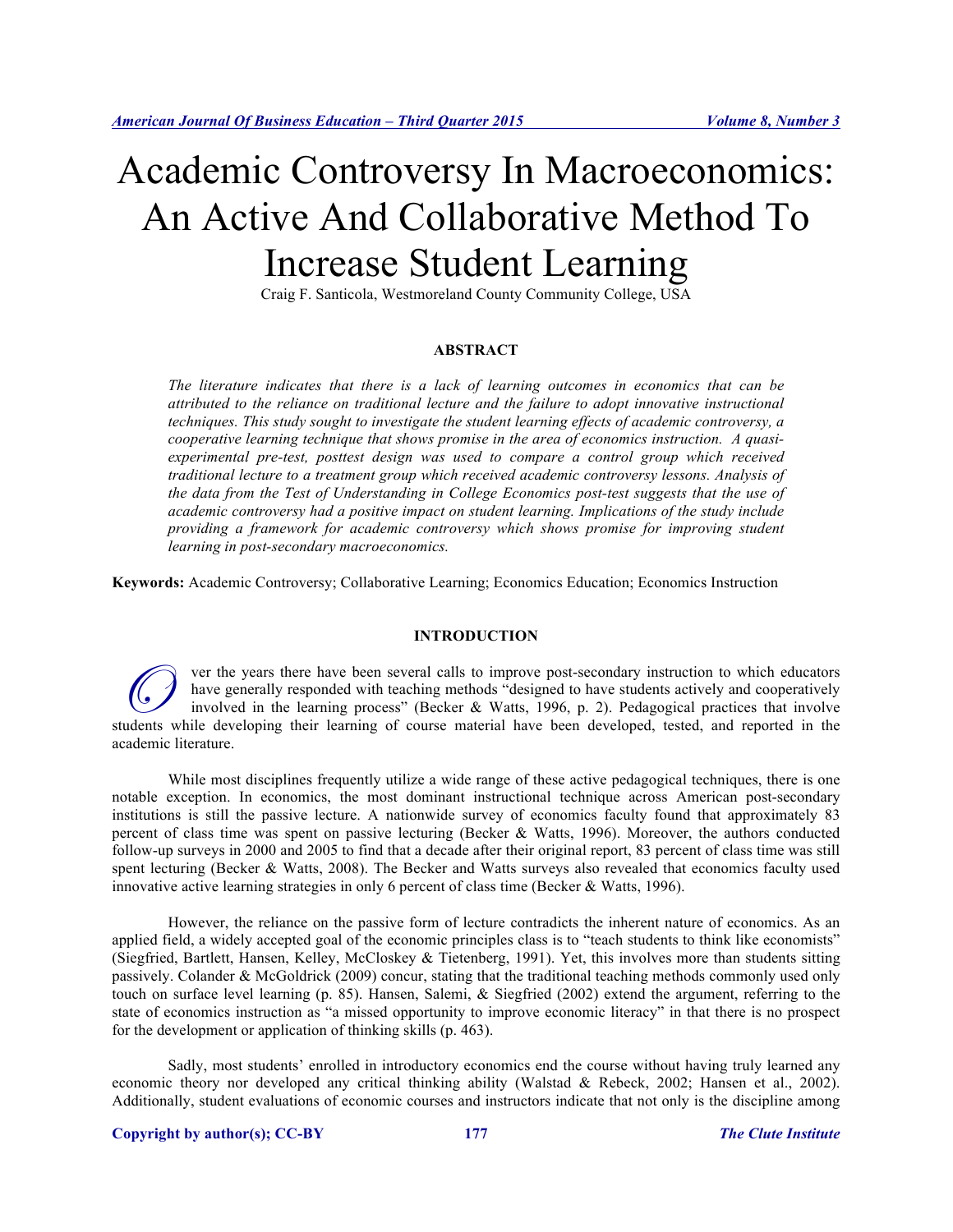the lowest ranked, but it also discourages student enrollment by reputation alone (Cashin, 1990; Hansen, Salemi, & Siegfried, 2002). Researchers attribute the lack of student outcomes and poor opinion on the reliance of traditional lecture and "underutilization of innovative teaching strategies" (Colander & McGoldrick, 2009, p. 31).

To address concerns regarding the prevalence of traditional lecture, the associated lack of student learning, and the resistance to employ creative instructional techniques, the purpose of this study was to investigate the student learning effects of the cooperative learning technique, academic controversy, in post-secondary macroeconomics. The technique of academic controversy is particularly suited for this study in that economics involves analyzing all sides of an issue in order to make informed decisions while considering the potential sideeffects. Thus, the intellectual conflict, synthesizing of solutions, and reasoned judgment involved in academic controversy aligns with the goal of teaching students to "think like economists" (Siegfried, Bartlett, Hansen, Kelley, McCloskey & Tietenberg, 1991). Further, the technique has not been previously examined in economics but has shown promise in the outcome of student learning.

## **ACADEMIC CONTROVERSY PROCEDURE**

The academic controversy method utilizes cooperative student groups of four members to investigate an issue or topic. Each group is split into diads with each assigned to either the pro or con position. The goal is for students to present their "best reasoned judgment" on an issue by learning the appropriate information for their position as well as the opposing argument (Johnson & Johnson, 2009). The instructor oversees the controversy and monitors the groups as they progress through the five steps outlined by Johnson and Johnson (2007):

- 1. *Research and prepare a position*. Each pair develops the position assigned, learns relevant information about it, and plans how to present the best case possible to the other pair. Student pairs are encouraged to compare notes with other pairs representing the same position.
- 2. *Present and advocate their position.* Each pair makes a presentation to the opposing pair, with each member of the pair participating. Students are to be as persuasive and convincing as possible. Members of the opposing pair are encouraged to take notes, listen carefully to learn the information being presented, and clarify anything they do not understand.
- 3. *Engage in an open discussion and free discussion.* Students argue forcefully and persuasively for their position, presenting as many facts as they can to support their point of view. Following a set of rules to help them criticize ideas without criticizing people, members analyze and critically evaluate the information, rationale, and inductive and deductive reasoning of the opposing pair while rebutting attacks on their position.
- 4. *Reverse perspective.* The pairs reverse perspectives and present each other's positions. In arguing for the opposing position, students must be forceful and persuasive, adding any new information the opposing pair did not think to present. They strive to see the issue from both perspectives simultaneously.
- 5. *Synthesize and integrate the best evidence and reasoning into a joint position.* The four members of the group drop all advocacy, synthesizing and integrating what they know into factual and judgmental conclusions summarized into a joint position on which all sides can agree. (p. 5)

There have been several findings of achievement benefits associated with academic controversy. Johnson and Johnson (1988) found that when compared to individualist learning, the use of academic controversy results in greater retention of the subject matter. Additionally, it was determined that students demonstrated greater content mastery. These findings were recently supported by the author's 2009 meta-analysis in which the effect size between academic controversy and individualistic learning was reported as 0.76 (Johnson & Johnson, 2009). Specifically, Johnson and Johnson (2009) found that the use of controversy resulted in a significantly greater ability to recall the information and reasoning contained in one's own and others' positions, more skillful transferring of such efforts to new situations, and greater generalization of principles learned to a wider variety of situations. (pp. 45-47)

Johnson and Johnson (2007) hypothesize that the achievement benefits result from the uncertainty that is created when individuals are presented with ideas or concepts that aren't in alignment with their current knowledge. As creators of the academic controversy model, Johnson and Johnson (2007) provide the following theoretical process: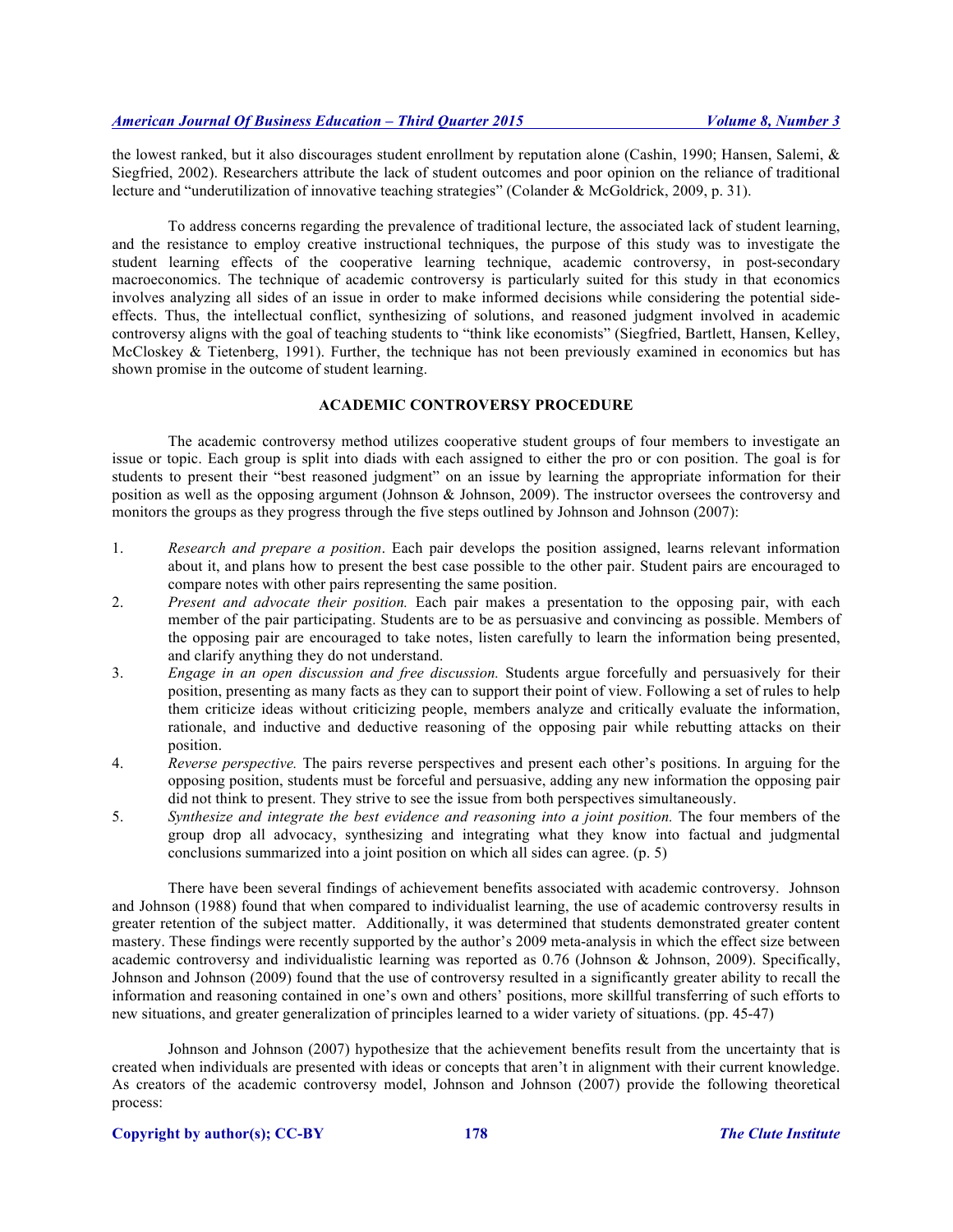- 1. When individuals are presented with a problem to solve or decision to make, they reach an initial conclusion based on categorizing and organizing incomplete information, their limited experiences, and their specific perspective.
- 2. When individuals present their conclusion and its rationale to others, they engage in cognitive rehearsal, deepen their understanding of their position, and discover higher-level reasoning strategies.
- 3. When individuals are confronted by other people with different conclusions based on other people's information, experiences, and perspectives, they become uncertain as to the correctness of their views. A state of conceptual conflict or disequilibrium is aroused.
- 4. Uncertainty, conceptual conflict, or disequilibrium motivates an active search for more information, new experiences, and a more adequate cognitive perspective and reasoning process (i.e., epistemic curiosity) in hopes of resolving the uncertainty. The search stimulates divergent attention and thought.
- 5. By adapting their cognitive perspective and reasoning through understanding and accommodating the perspective and reasoning of others, individuals derive a new, reconceptualized, and reorganized conclusion. They detect novel solutions and decisions that, on balance, are qualitatively better. (pp. 23-24)

## **METHODOLOGY**

The study utilized a pretest-posttest quasi-experimental design in order to explore the student learning effects of academic controversy. The population of the study consisted of post-secondary students enrolled in two sections of macroeconomics at a Mid-Atlantic community college. In order to identify changes in student learning and critical thinking, the Test of Understanding in College Economics (TUCE) was administered as a pretest and posttest to participants with one section acting as a control group and the other section as an experimental group. The students enrolled in the control group received traditional lecture, while the experimental group received lessons that focused on academic controversy as the main instructional method. Both the control (traditional lecture) and experimental (academic controversy) groups were taught by the researcher.

#### **Problem Statement & Hypothesis**

The study was conducted with the following problem statement guiding the process: Is there evidence to support the claim that the use of academic controversy improves student learning in macroeconomics? To focus the study, the guiding problem statement was divided into the following specific research question and hypotheses:

Are differences in learning found for students taught with academic controversy lessons versus traditional economic instruction, as measured by the overall score on the TUCE?

Null Hypothesis: There will be no significant difference in overall scores on the TUCE for students taught with academic controversy lessons versus traditional economic instruction. H<sub>0</sub>:  $\mu_1 - \mu_2 = 0$ 

Alternative Hypothesis: There will be significant differences in overall scores on the TUCE for students taught with academic controversy lessons versus traditional economic instruction. H<sub>a</sub>:  $\mu_1$  -  $\mu_2 \neq 0$ 

Instructional method, consisting of two categories-traditional and experimental, was the independent variable in the study. The traditional method consisted of class lectures while the experimental method involved the use of academic controversy instruction. The dependent variable in this study was student learning as measured by the overall score on the TUCE.

## **Experimental Treatments**

Over the course of the spring 2010 semester, students enrolled in the experimental group received eight academic controversy lessons. Scheduled approximately every two weeks, students received the academic controversy lesson pack on Tuesdays, while the cooperative learning groups were held in-class on Thursdays. In order to acclimate students to the academic controversy format, a sample lesson was conducted. This involved a discussion of the process, the rules, and student expectations as well as educating the students on the concept of civil discourse.

## **Copyright by author(s); CC-BY 179** *The Clute Institute*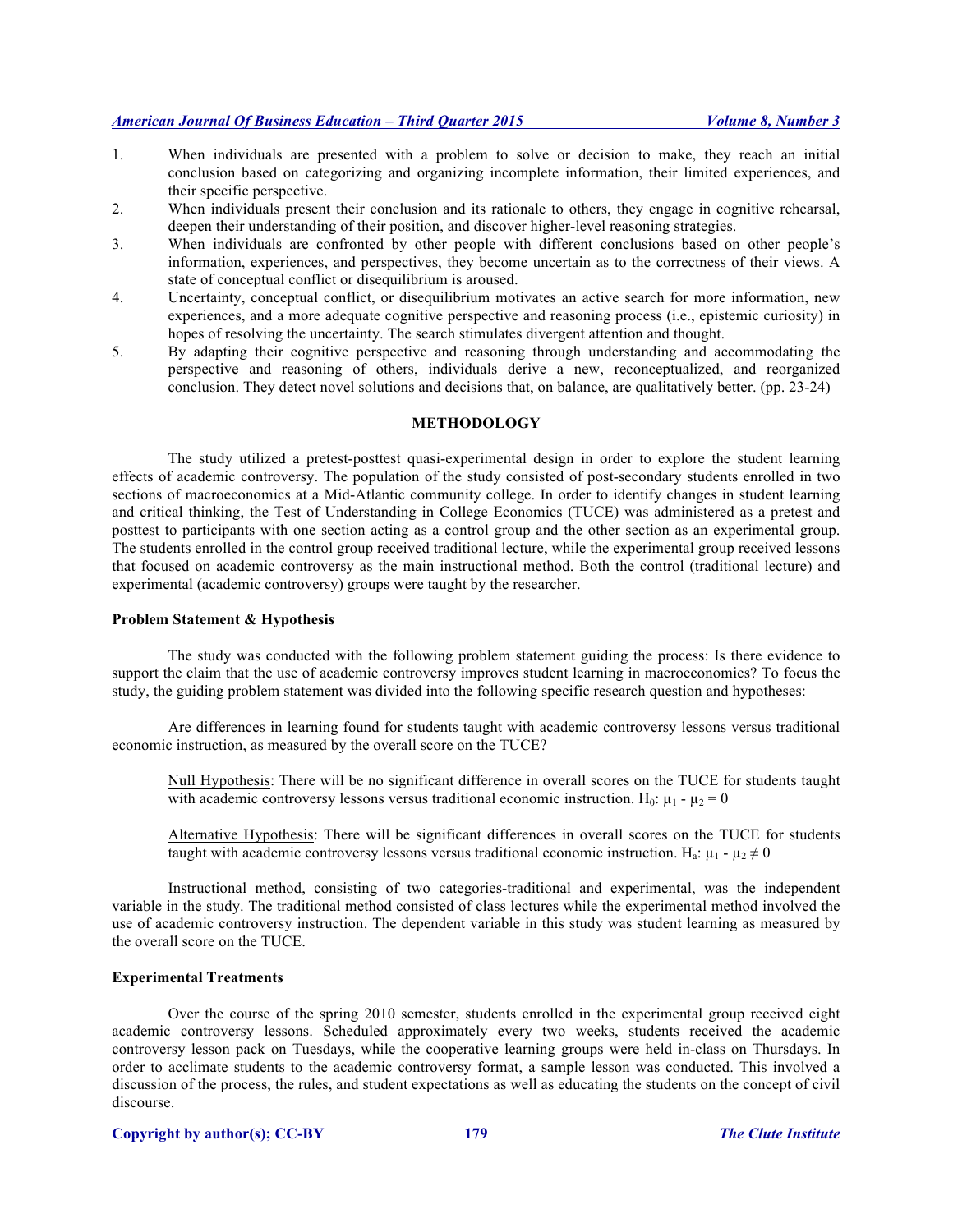The lesson pack was based on the procedure outlined by Johnson and Johnson (1993, 2007). It contained an issue page consisting of the question to be investigated and the steps to conduct the controversy. The next page detailed the rules that were to be followed when working in the student groups. Background on the issue was presented along with the key terms and potential resources on the third page. Each packet also contained two pages for students to write out their research notes, position notes, and consensus notes. The final two pages contained the rubrics used for scoring the assignments.

After receiving the lesson packs, students were assigned a position on the lesson topic and asked to learn the facts and to prepare a position. This was to be completed outside of the classroom. A list of potential sources was provided, however, students were also instructed to find their own credible resources.

In class, cooperative learning groups consisting of student quads were used, with two students assigned to each position. This format is recommended when discussions or problem solving is the objective (O'Donnell & O'Kelly, 1994). Each student pair met at the onset of class to discuss and formulate the strongest argument for their assigned positions. Once this was completed, the student pairs took turns presenting their case to one another. When one group was presenting, the other group was to listen critically, take notes and clarify any information not fully understood. When each pair had presented their assigned position, time was allotted for students to counter the opposing position and to rebut against the reasoning of the other side.

Students were then instructed to reverse sides and present the opposing perspective. This was to be based on the notes taken during the previous steps as well as on any information they may have collected. The aim of this step was to help students see the issues from multiple perspectives at the same time (Johnson and Johnson, 2007). Once both student pairs had presented, arguments from both positions were to be integrated into a synthesized position representing consensus. If consensus could not be reached, students were encouraged to further debate where the differences lie.

Upon completion of the in-class session, students turned in their lesson pack, including their position notes and resources. Additionally, each student quad was responsible for writing a report explaining the synthesis, their rational and providing a logical presentation of the supporting evidence. Both the in-class cooperative group work and the group paper were scored on a rubric developed from guidelines stemming from Harvard University (Goodrich, 1997). Students were also assessed individually on the controversy topics via class examinations.

#### **Analysis**

Data analysis was conducted using SPSS with the independent sample t-test being used to evaluate the research question in the study. This sought to identify the performance of the experimental group in relation to the control group. To ascertain whether the t-test assumption of homogeneity of variance was met by the study, a Levene's test was conducted in conjunction with the t-test analysis.

#### **RESULTS**

Table one provides an overview of the participant characteristics for this study. A total of 34 students participated with 17 students in each instructional group. Both the control and experimental group consisted of 6 females (35.3%) and 11 males (64.7%).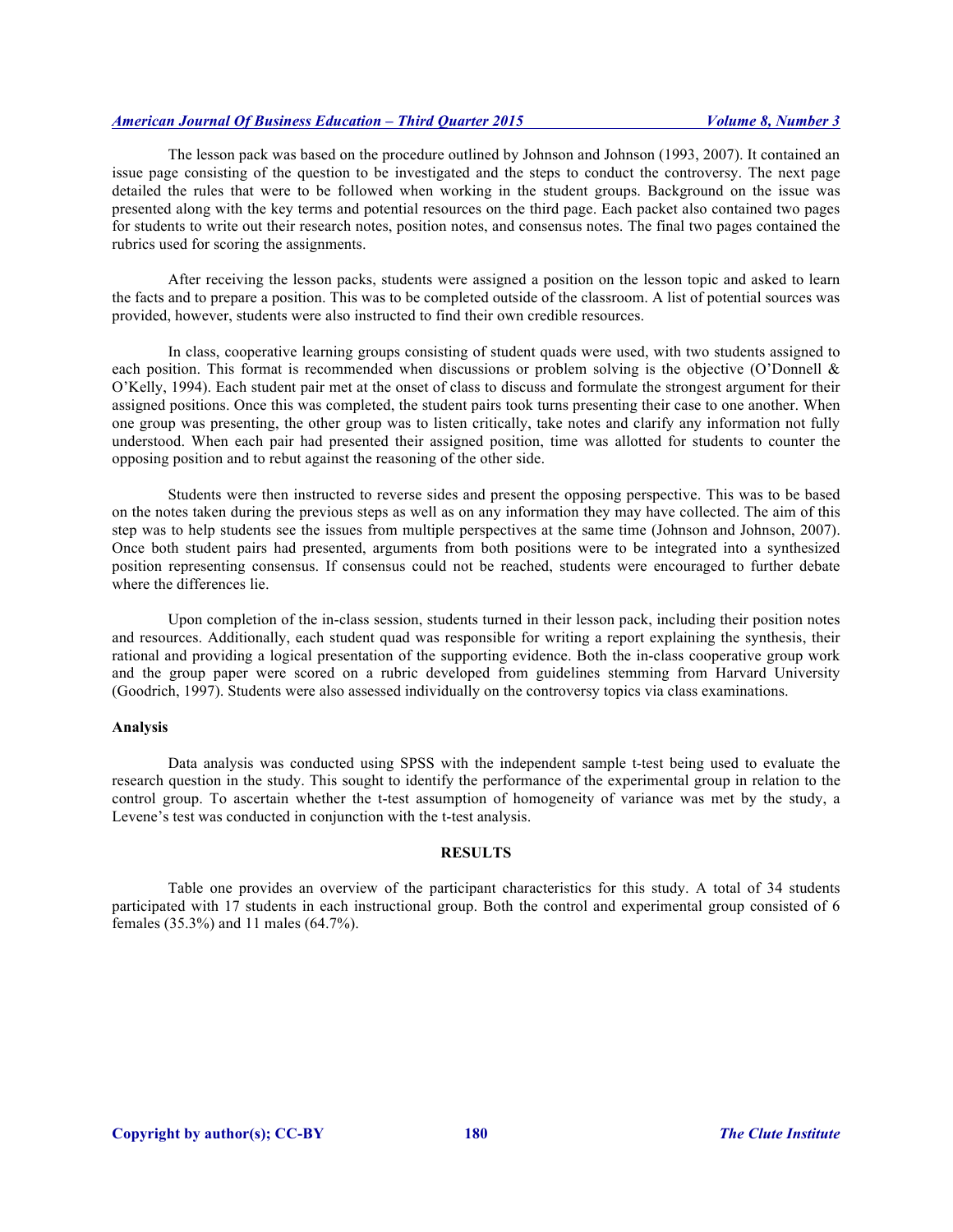| Table 1. Participant Characteristics |                  |               |                     |               |                  |               |  |  |  |
|--------------------------------------|------------------|---------------|---------------------|---------------|------------------|---------------|--|--|--|
|                                      | Control          |               | <b>Experimental</b> |               | <b>Total</b>     |               |  |  |  |
|                                      | $\boldsymbol{n}$ | $\frac{0}{0}$ | $\boldsymbol{n}$    | $\frac{0}{0}$ | $\boldsymbol{n}$ | $\frac{0}{0}$ |  |  |  |
|                                      | 17               | 100           | 17                  | 100           | 34               | 100           |  |  |  |
| Gender                               |                  |               |                     |               |                  |               |  |  |  |
| Male                                 | 11               | 64.7          | 11                  | 64.7          | 22               | 64.7          |  |  |  |
| Female                               | 6                | 35.3          | 6                   | 35.3          | 12               | 35.3          |  |  |  |
| Age                                  |                  |               |                     |               |                  |               |  |  |  |
| $17 - 19$                            | 5                | 29.4          | 6                   | 35.3          | 11               | 32.4          |  |  |  |
| $20 - 22$                            |                  | 41.2          | h                   | 35.3          | 13               | 38.2          |  |  |  |
| $23 - 25$                            |                  | 23.5          |                     | 17.6          |                  | 20.6          |  |  |  |
| 26 & older                           |                  | 5.9           | $\overline{2}$      | 11.8          | 3                | 8.8           |  |  |  |
| Ethnicity                            |                  |               |                     |               |                  |               |  |  |  |
| African-American                     |                  | 5.9           |                     | 5.9           | $\overline{2}$   | 5.9           |  |  |  |
| Caucasian                            | 16               | 94.1          | 15                  | 88.2          | 31               | 91.2          |  |  |  |
| Asian                                | $\Omega$         | $\theta$      |                     | 5.9           |                  | 2.9           |  |  |  |
| Year in College                      |                  |               |                     |               |                  |               |  |  |  |
| Freshman                             | 7                | 41.2          | 9                   | 52.9          | 16               | 47.1          |  |  |  |
| Sophomore                            |                  | 47.1          |                     | 41.2          | 15               | 44.1          |  |  |  |
| Continuing                           |                  | 11.8          |                     | 5.9           | 3                | 8.8           |  |  |  |
| <b>Student Status</b>                |                  |               |                     |               |                  |               |  |  |  |
| Full-time                            | 15               | 88.2          | 14                  | 82.4          | 29               | 85.3          |  |  |  |
| Part-time                            | 2                | 11.8          | 3                   | 17.6          | 5                | 14.7          |  |  |  |

Students were largely between the ages of 17 and 25 (91.2%) with only 8.8% of the participants indicating that they were over the age of 26. With regards to student status, approximately 88.2% of control group identified themselves as full time in comparison to 82.4% of students in the experimental group. Finally, the control group consisted of 1 African-American (5.9%) student and 16 Caucasian (94.1%) students. By comparison, 1 African-American (5.9%) student, 15 Caucasian (88.2%) students, and 1 Asian (5.9%) student made up the experimental group.

## **Pretest**

In order to ensure equivalent economic knowledge prior to the beginning of the study, the TUCE was administered as a pre-test. Table two illustrates the pretest score statistics from the traditional lecture and academic controversy groups. An independent samples t-test was conducted with a null hypothesis of no difference between the pretest means of the two groups:  $H_0$ :  $\mu_1 - \mu_2 = 0$ .

|               |                         |    | <b>Table 2. Pretest Statistics</b> |                       |                        |
|---------------|-------------------------|----|------------------------------------|-----------------------|------------------------|
|               | Group                   |    | Mean                               | <b>Std. Deviation</b> | <b>Std. Error Mean</b> |
| Pretest Score | Traditional<br>Lecture  | 17 | 8.59                               | 2.90                  | .70                    |
|               | Academic<br>Controversy | 17 | 8.71                               | 3.46                  | .84                    |

The results, found below in table three, indicate that the null hypothesis cannot be rejected. In other words, the traditional lecture group ( $M = 8.59$ ,  $SD = 2.90$ ) and the academic controversy group ( $M = 8.71$ ,  $SD = 3.46$ ), t(32)  $=$  .11,  $p = .92$  had similar knowledge of economics at the onset of the study.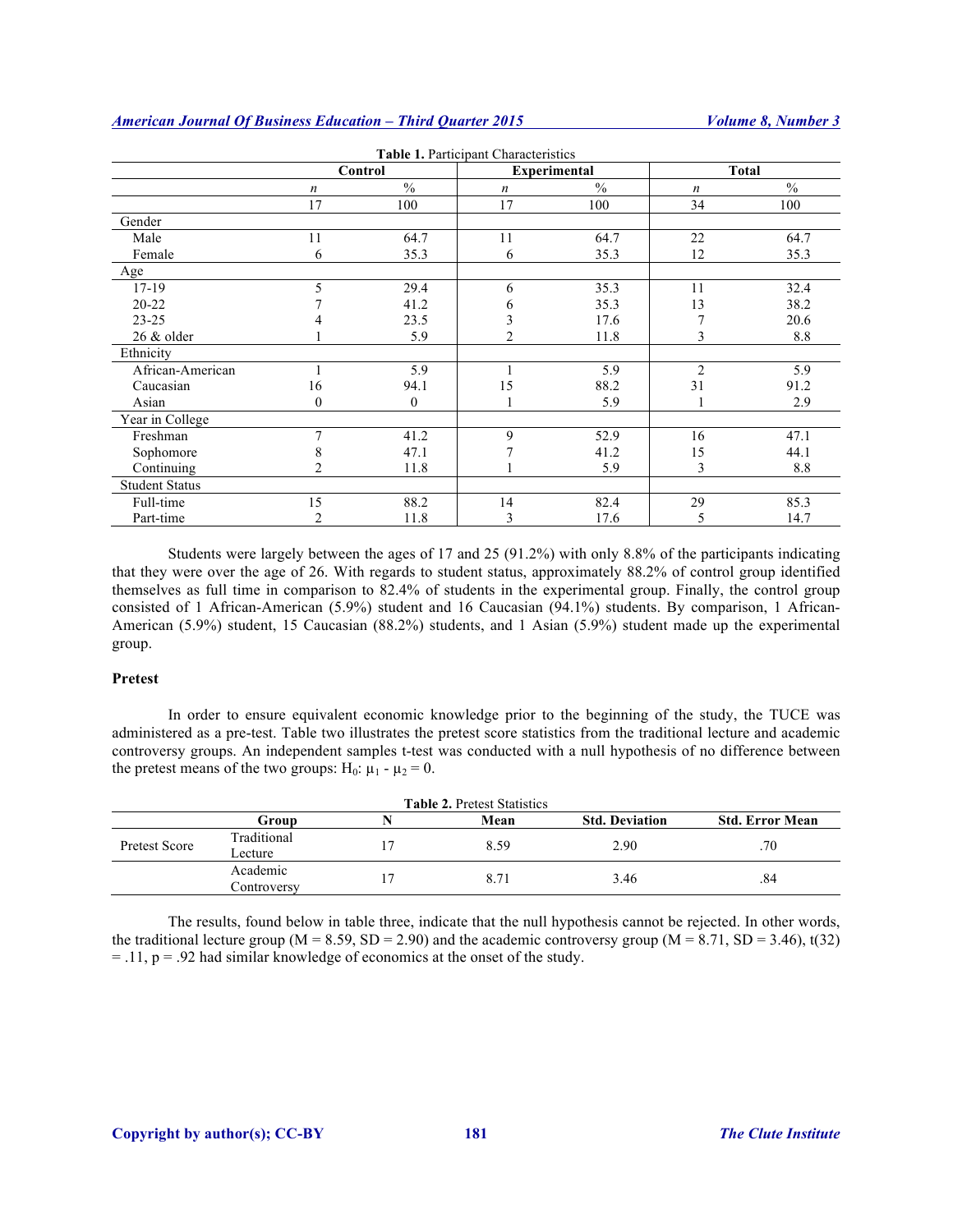| Table 3. Pretest Independent Samples t-test |      |      |                                            |    |                  |                    |                                              |         |       |
|---------------------------------------------|------|------|--------------------------------------------|----|------------------|--------------------|----------------------------------------------|---------|-------|
|                                             |      |      | Levene's Test<br>for Equality of Variances |    |                  |                    | <i>t</i> -test for Equality of Means         |         |       |
|                                             |      |      |                                            |    |                  |                    | 95% Confidence Interval<br>of the Difference |         |       |
|                                             |      | Sig. |                                            | df | Sig.<br>2-tailed | Mean<br>Difference | Std. Error<br>Difference                     | Lower   | Upper |
| Equal Variances<br>Assumed                  | 2.12 | .16  | .11                                        | 32 | .92              | $-12$              | 1.10                                         | $-2.35$ | 2.11  |

#### **Research Question**

The research question for the study was "Are differences in learning found for students taught with academic controversy lessons versus traditional economic instruction, as measured by the overall score on the TUCE?" The descriptive statistics from the research question can be found in Table 4.

The overall scores ranged from 8.0 to 27.0 with the highest possible overall score being 30. The scores from the traditional lecture group ranged from 8.0 to 23.0 with a group mean of 14.29. The academic controversy group scores, on the other hand, ranged from 9.0 to 27. The controversy group mean on the overall score was 18.35.

| <b>Table 4. Post-Test Student Learning Score Comparison</b> |                            |  |       |                       |                 |  |  |  |
|-------------------------------------------------------------|----------------------------|--|-------|-----------------------|-----------------|--|--|--|
|                                                             | Group                      |  | Mean  | <b>Std. Deviation</b> | Std. Error Mean |  |  |  |
| Overall Score                                               | <b>Traditional Lecture</b> |  | 14.29 | 4.41                  | .07             |  |  |  |
|                                                             | Academic Controversy       |  | 18.35 | 517                   | .25             |  |  |  |

For student learning, the null hypothesis is rejected in favor of the alternative hypothesis that differences exist in the means of the traditional lecture and academic controversy groups. In other words, students receiving the academic controversy treatment ( $M = 18.35$ ,  $SD = 5.17$ ) significantly outperformed the students who received traditional lecture (M = 14.29, SD = 4.41),  $t(32) = 2.46$ , p = .02. Table 5 illustrates additional detail regarding the results of the independent samples *t*-test.

| <b>Table 5.</b> Independent Samples t-test for Student Learning |     |      |      |    |                                              |                    |                          |         |        |
|-----------------------------------------------------------------|-----|------|------|----|----------------------------------------------|--------------------|--------------------------|---------|--------|
| Levene's Test<br>for Equality of Variances                      |     |      |      |    | -test for Equality of Means                  |                    |                          |         |        |
|                                                                 |     |      |      |    | 95% Confidence Interval<br>of the Difference |                    |                          |         |        |
|                                                                 | F   | Sig. |      | df | Sig.<br>2-tailed                             | Mean<br>Difference | Std. Error<br>Difference | Lower   | Upper  |
| Equal Variances<br>Assumed                                      | .45 | .51  | 2.46 | 32 | .02                                          | $-4.06$            | 1.65                     | $-7.42$ | $-.70$ |

**Table 5.** Independent Samples t-test for Student Learning

#### **DISCUSSION**

The *t*-test results, displayed above, tend to support the idea that academic controversy can be used to produce achievement benefits in students (Kohlberg 1969; Flavell, 1968; Johnson & Johnson, 1979, 1989, 2000, 2007, 2009). In-line with this study, previous research also indicated that the use of academic controversy resulted in greater retention of the subject matter along with increased ability to recall information and generalize principles learned to a variety of situations (Johnson & Johnson, 2009). Further, the achievement benefits of cooperative learning techniques identified by McKinney and Graham-Buxton (1993) and Slavin (1983 & 1990) are also supported by this finding.

It is believed that the statistically significant increase in student learning was the result of the differences between the academic controversy process and traditional lecture. Lecture is considered a passive technique that serves as a delivery tool which is primarily for teaching, not necessarily learning (Sutherland & Badger, 2004; Jones, 2007). The academic controversy approach motivates students through active participation. When faced with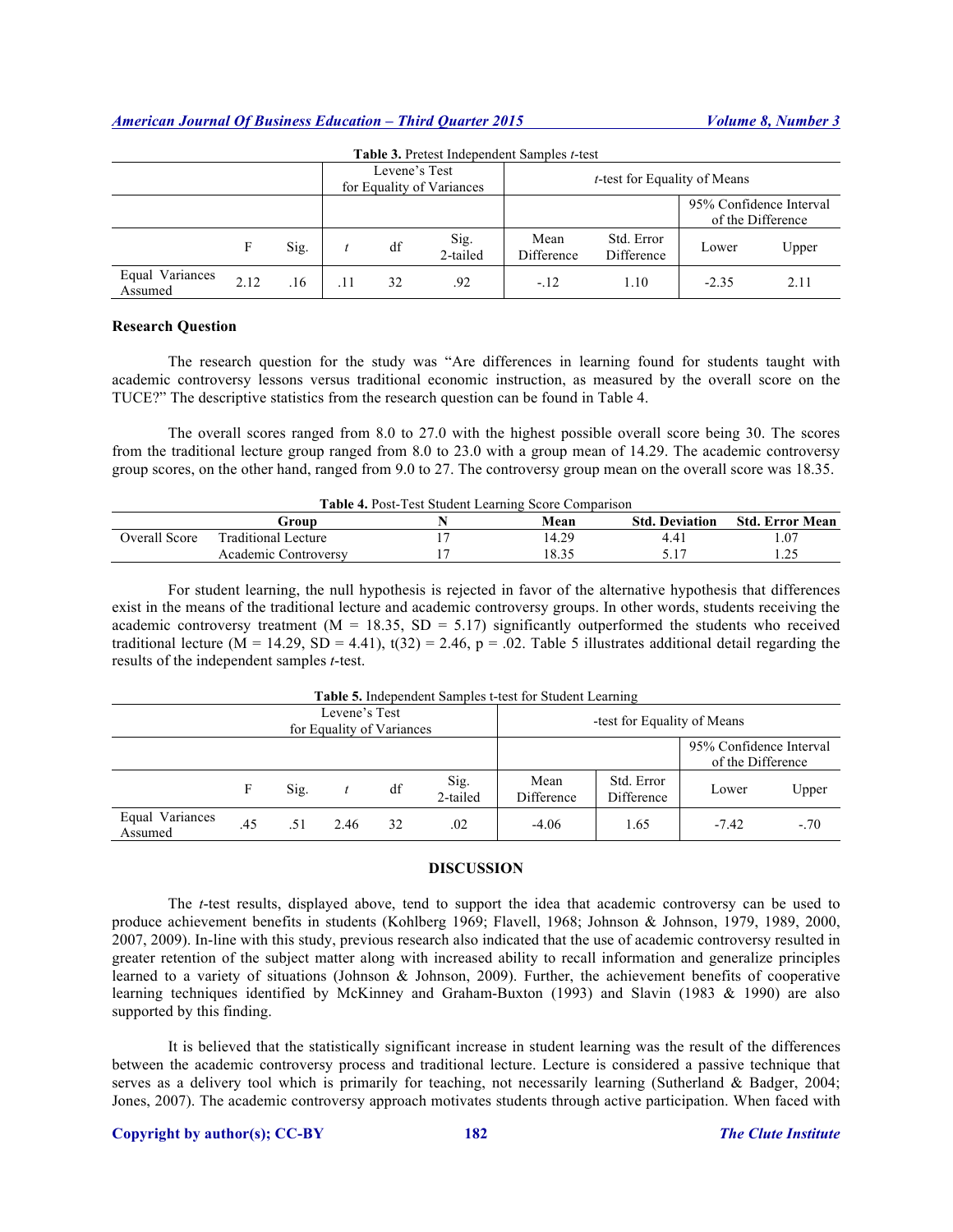information not congruent with their own understanding, students are put into a state of conceptual conflict which unleashes their epistemic curiosity. In an effort to resolve the conceptual conflict, students actively seek out new information which results in a more complete understanding of the topic or concept at hand (Johnson & Johnson, 2009).

Supporters of both the Piagetian theory of cooperative learning and the academic controversy model contend that students can achieve a better understanding through the use of cognitive conflict (O'Donnell & O'Kelly, 1994, Johnson & Johnson, 1996). The statistically significant finding for this study not only lends support for these theories, but also the work of developmental psychologists Kohlber (1969) and Flavell (1968) who felt that logical thinking and cognitive development were the result of the interpersonal controversies that evolve from the consideration of the views of others (Johnson & Johnson, 2007).

These findings suggest that student's economic course learning can be increased through the use of the academic controversy method. This study adds to the existing literature by providing a framework for economic practitioners that shows promise for improving the low learning outcomes identified in the literature. As such, academic controversy appears to be a technique that can be used to make economics instruction a little less dismal and a lot more motivating.

#### **AUTHOR INFORMATION**

**Craig F. Santicola** is currently the Director of Business Programs and an Assistant Professor of Economics and Business at Westmoreland County Community College. His research interests focus on market efficiency, stock repurchases, enhancing student learning and critical thinking in economics and finance instruction, and education administration. He currently resides in Western Pennsylvania and can be reached via email at santicolac@wccc.edu.

## **REFERENCES**

- Becker, W. & Watts, M. (1996). Chalk and talk: A national survey on teaching undergraduate economics. *American Economic Review*, 86 (2), 448-453.
- Becker, W. & Watts, M. (2008). A little more than chalk and talk: Results from a third national survey of teaching methods in undergraduate economics courses. *Journal of Economic Education*, 39 (3), 273-286.
- Cashin, W. (1990). Students do rate different academic fields differently. In M. Theall and J. Frankline, eds. *Student ratings of instruction: Issues for improving practice.* New Directions for Teaching and Learning, 43(Fall). San Francisco: CA: Jossey Bass, 113-121.
- Colander, D. & McGoldrick, K. (2009). *Educating Economists: The teagle discussion on re-evaluating the undergraduate economics major*. Northampton, MA: Edward Elgar.
- Flavell, J. (1968). *The development of role-taking and communitcation skills in children*.
- New York, NY: Wiley.
- Goodrich, H. (1997). Understanding rubrics. *Educational Leadership*, 54 (4), 14-17.
- Hansen, W.L., Salemi, M.K., & Siegfried, J.J. (2002). Use it or lose it: Teaching economic literacy. *American Economic Review*, 92 (2), 463-472.
- Johnson, D. & Johnson, R. (1979). Conflict in the classroom: Controversy and learning.
- *Review of Educational Research,* 49, 51-61.
- Johnson, D. & Johnson, R. (1988). Critical thinking through structured controversy. *Educational Leadership*, 45 (8),  $58 - 64.$
- Johnson, D. & Johnson, R. (1989*) Cooperation and competition: Theory and research*. Edina, MN: Interaction Book Company.
- Johnson, D. & Johnson, R. (1993). Creative and critical thinking through academic controversy. *The American Behavioral Scientist*, 37 (1), 40-53.
- Johnson, D., & Johnson, R. (2000). Cooperative Learning Methods: A Meta-Analysis. Retrieved June 19, 2010 from http://www.co-operation.org/pages/cl-methods.html.
- Johnson, D., & Johnson, R. (2000). Civil political discourse in a democracy: The contribution of psychology. Retrieved May 17<sup>th</sup>, 2010 from http://www.co-operation.org/pages/contro-pol.html.